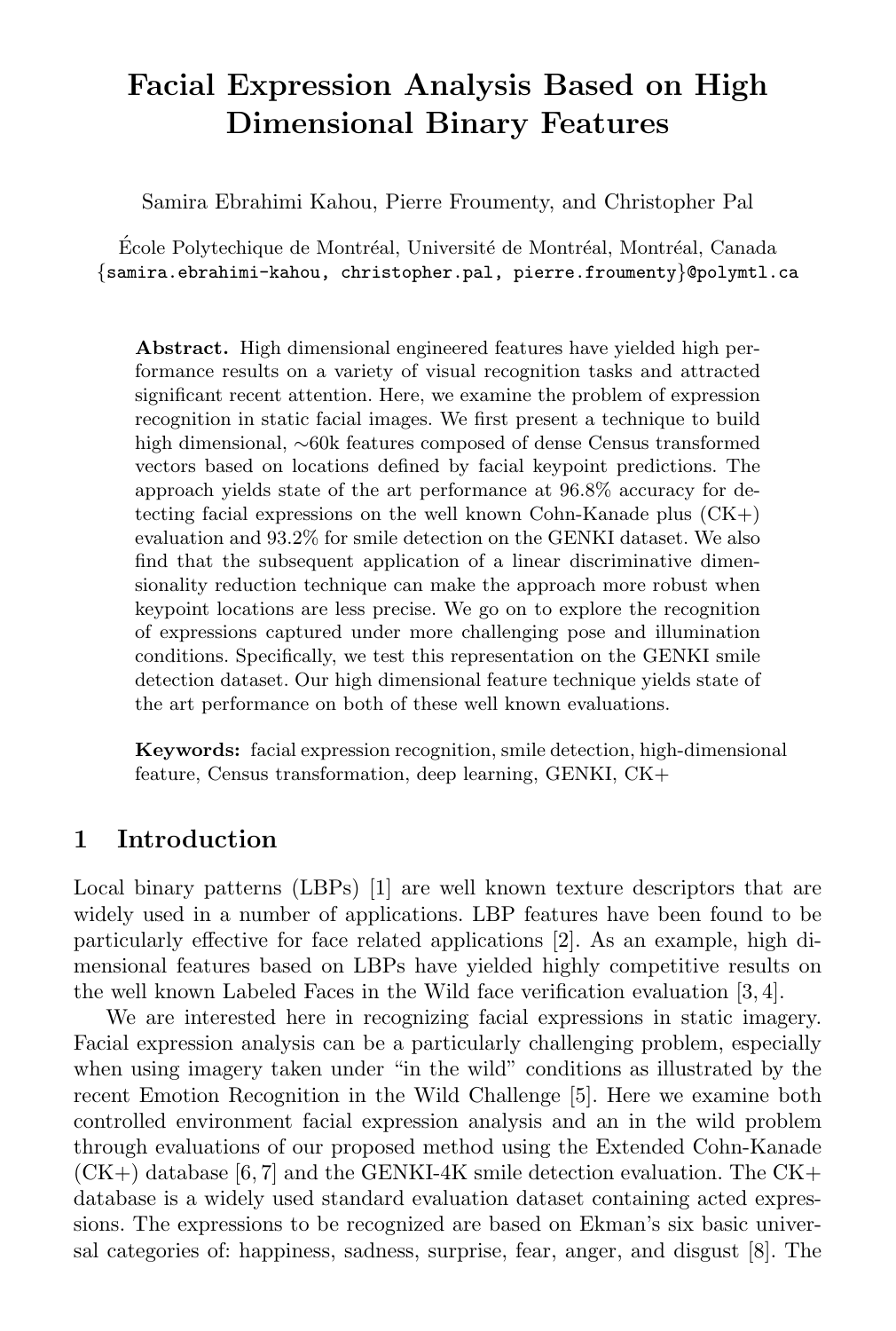GENKI-4K [9] dataset contains comparatively low resolution images harvested from the web.

We provide a number of technical contributions in this paper. First, we provide a formulation of high dimensional features that is different from other standard formulations. Our descriptor is a high dimensional feature vector in which each dimension consists of the bits derived from Census transformation. Features are obtained based on image patches centered on facial keypoints. We use a slight variant of LBPs known as the Census transform [10]. To the best of our knowledge this representation yields the highest known performance on CK+ using the same evaluation criteria as in [7].

We go on to adapt our technique to be more robust to inaccurately localized facial keypoints using a multi-resolution technique and local Fisher discriminant analysis (LFDA) [11] - a recently proposed extension to the widely used Fisher discriminant analysis technique. The issue of keypoint localization accuracy is particularly important when turning to the problem of recognition in the wild, but even in controlled environments there are well know degradations in performance when per subject keypoint training data is not used to fit a facial keypoint model. Turning to the problem of smile recognition using in the wild GENKI imagery, it is much harder to detect a large number of keypoints due to the quality and variability of the imagery. For the GENKI evaluation in particular we are however able to detect five keypoints reliably. Adapting our method to this setting, here again our proposed method yields the highest known performance of which we are aware on this well known evaluation.

The remainder of this manuscript is structured as follows: We provide a brief review of some other relevant work in section 2, but also discuss other relevant work throughout this document. In section 3 we present our novel feature extraction technique based on high dimensional binary features, multi-scale patches and discriminative dimensionality reduction. In section 4 we benchmark our high dimensional feature vector technique using CK+, examining experimentally the issue of facial landmark prediction quality, its impact on prediction performance and our motivations for extending our basic formulation to include multi-scale analysis and discriminative dimensionality reduction. We then provide our experiments using GENKI-4K, where we also compare directly with a state of the art convolutional neural network technique that does not rely on keypoints. We provide conclusions and additional discussion in section 5.

# 2 Other Relevant Work

A number of modern, state of the art approaches to expression detection are based on handcrafted features, such as: Local binary patterns or LBP features [1], Histograms of oriented gradients or HOG features [12], or Lowe's Scaleinvariant feature transform (SIFT) descriptors [13]. For example, the influential work of Shan et al. [14] studied histograms of LBP features for facial expression recognition. They introduced Boosted-LBP by using AdaBoost [15] for feature selection. Their experiments showed that LBP features are powerful for low reso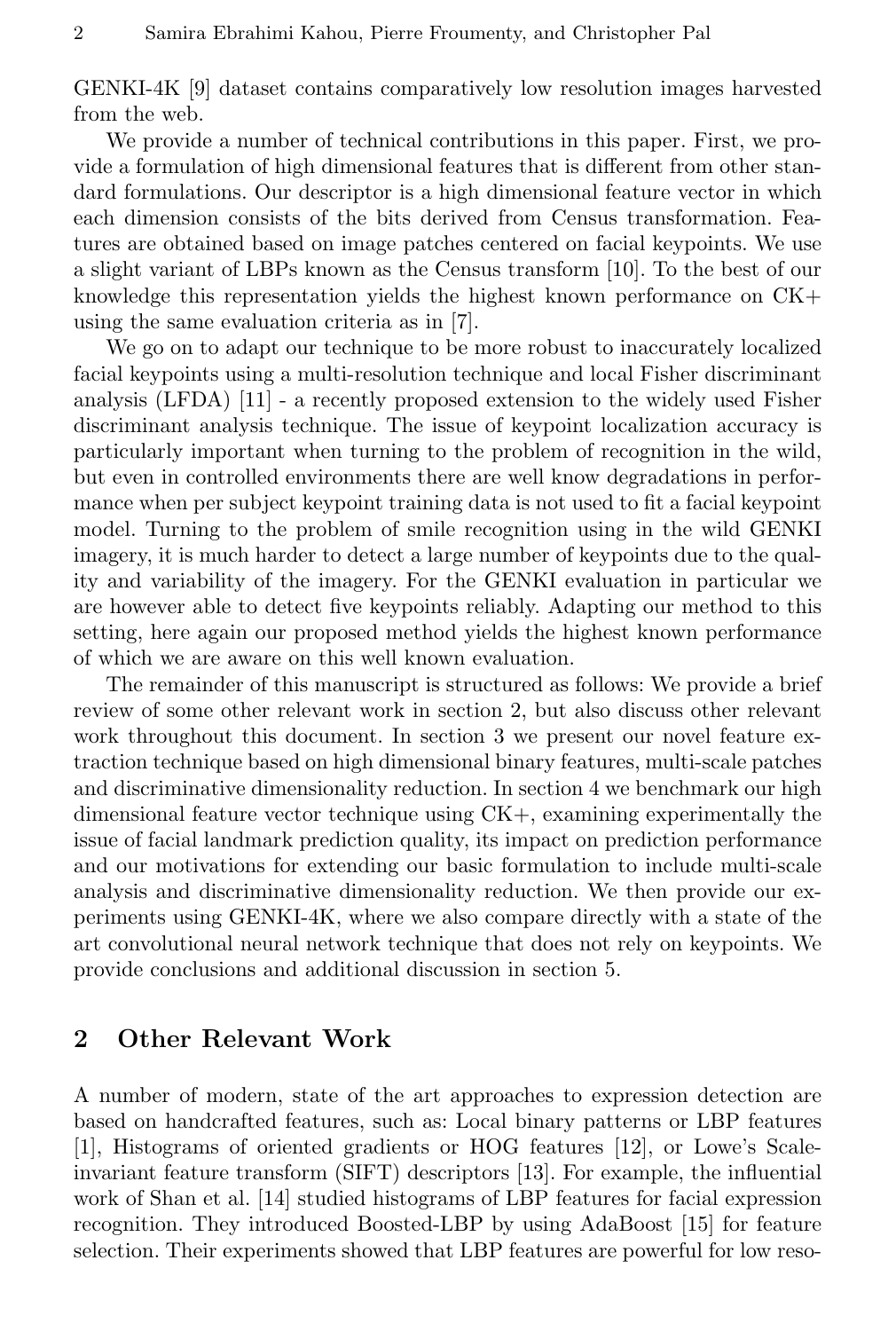lution images. Dahmane et al. [16] built face representation based on histograms of HOG features from dense grids. Their representation followed by nonlinear SVM outperforms an approach based on *uniform* LBP. Other work has used SIFT features for facial expression analysis [17], yielding competitive results on  $CK+$ .

Techniques based on convolutional neural networks have also yielded state of the art performance for the task of emotion recognition, including top performing results on competitive challenges [18–20]. The CK+ data and classification tasks were introduced in Lucey et al. [7]. They provided both the additional facial examples that were used to extend the original Cohn-Kanade (CK) dataset of [6], yielding the combined dataset known as CK+ as well a number of experimental analyses. They provided a variety of baseline experiments and a state of the art result at the time in which they combine a landmark based representation (SPTS) and appearance features both before and after shape normalization using landmarks, which they refer to as CAPP features. They combine two different classifiers for landmarks and appearance using a logistic regression on the outputs of the classifiers. This procedure yields their best result with an average accuracy of 83.33%.

Jeni et al. [21] used shape only information for expression recognition experiments with CK+; however, they removed the sequences with noisy landmarks. The work of Sikka et al. [17] compares the performance for a variety of techniques on the CK+ expression recognition task, including the well known uniform LBP histogram technique in [14] which they state yields  $82.38\% \pm 2.34$  average accuracy. They state that their own bag of words architecture yields 95.85% ±1.4 average per subject accuracy using a leave one subject out evaluation protocol. Other work has also explored the problem of smile detection using the GENKI-4K data. Jain et al. [22] report 92.97% accuracy using multi-scale gaussian derivatives combined with an SVM, but they removed ambiguous cases and images with serious illumination problems (423 removed faces). Shan et al. [23] report  $89.70\% \pm 0.45$  using an Adaboost based technique; however, they manually labeled eye positions which is not practical for many applications. Liu et al. [24] report  $92.26\% \pm 0.81$  accuracy and also provide the splits used for their evaluation. We therefore use their splits in our evaluation below to permit our technique to be directly compared to their results.

# 3 Our Models

In this section, we present our technique which we show later is capable of obtaining state of the art results on both the CK+ and GENKI evaluations. We also present a deep neural network approach for expression recognition that we shall use for additional comparisons on the GENKI evaluation.

#### 3.1 High Dimensional Engineered Features

Our high dimensional feature approach is conceptually simple. We extract a form of local binary pattern known as the Census transform for each pixel found within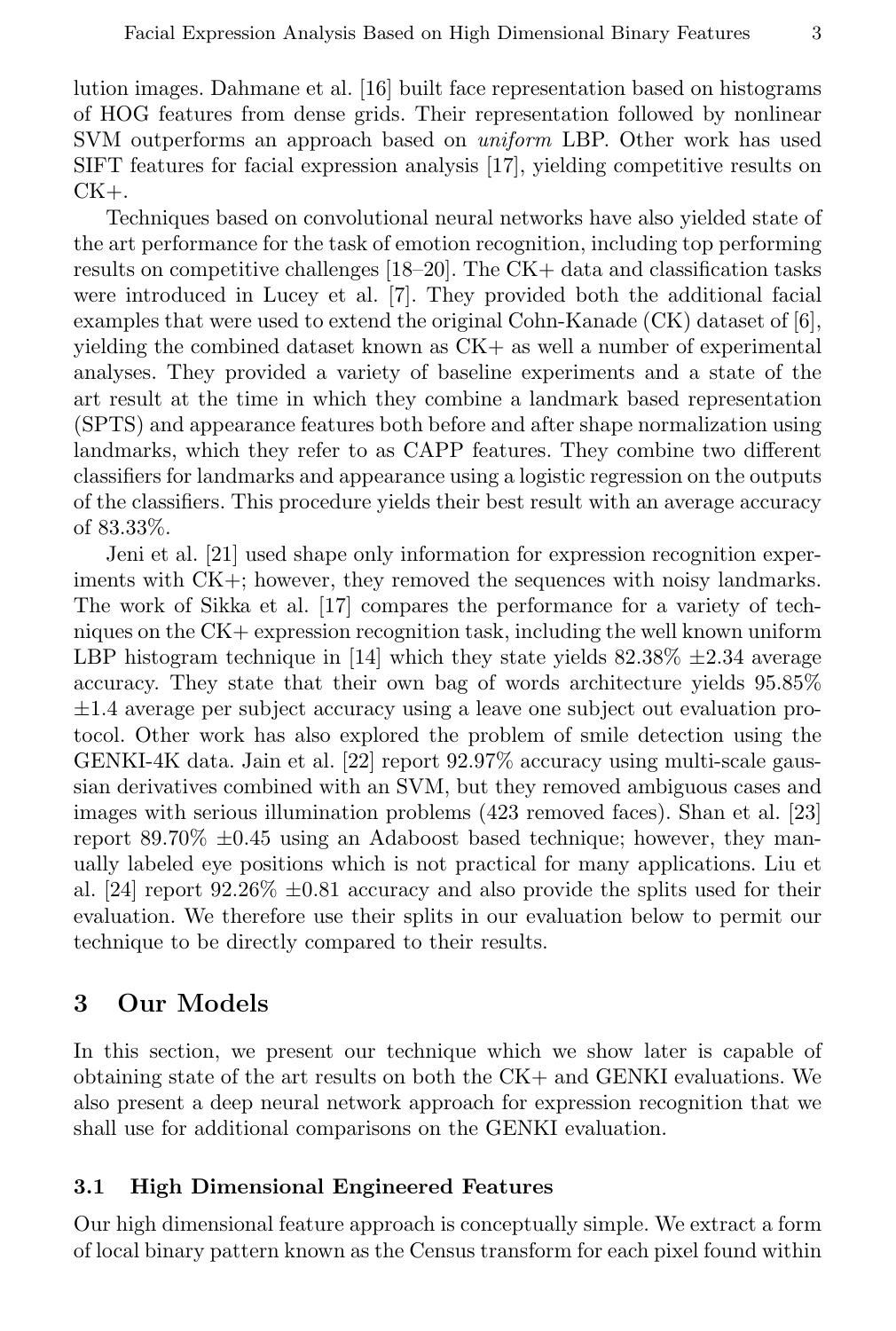small image patches, each centered on a facial keypoint. Unlike previous work which typically creates histograms of LBPs, here we create our feature vector by concatenating the bits for each pixel of the image patch into a binary vector. We also concatenate bits obtained from patches extracted at multiple scales centered on the keypoints. As far as we are aware this is different from previous uses of LBP techniques which have relied on histogramming operations. This high dimensional binary feature vector is then projected into a smaller dimensional space via principal component analysis (PCA), followed by a recently proposed variation of multiclass Fisher Discriminant Analysis (FDA) known as local FDA or LFDA [11]. The resulting vector is then used within a Support Vector Machine (SVM). There are a number of choices to be made throughout this processing and classification pipeline and we search over key subsets of these choices using cross validation techniques. We discuss the different steps of our procedure in more detail below.

The Census Transform. The Census transform [10] is computed as follows. If  $\mathbf{p} = \{u, v\}$  is the index of a pixel and  $I(\mathbf{p})$  is its intensity, define  $\xi(\mathbf{p}, \mathbf{p}') = 1$ , if  $I(\mathbf{p}') < I(\mathbf{p})$ ; otherwise  $\xi(\mathbf{p}, \mathbf{p}') = 0$ . The Census transform simply concatenates the bits obtained from comparisons using a fixed ordering of pixels within spatial neighborhood around the pixel. The result is a bit string with ones representing the pixels that are less than the value of the central pixel. Using  $\otimes$  to denote concatenation, the census transform for the pixel at location  $\mathbf{p} = \{u, v\}$  is simply

$$
I^{c}(\mathbf{p}) = \bigotimes_{j=-n}^{n} \bigotimes_{i=-m}^{m} \xi(I(u,v), I(u+i, v+j)), \tag{1}
$$

typically computed using a window of size  $(2m+1) \times (2n+1)$ . In other words, for a given image patch the CT simply compares each pixel with the center pixel. If its value is greater than the center pixel's value it assigns 0 and 1 otherwise. Common window sizes are 3 and 5. In our experiment, we used 3 as the window size which allows the information to be stored in an 8-bit binary number if desired. The ability to store such descriptors using a binary encoding means that even if our descriptor is of extremely high dimension the information can be stored in a highly compact format. Various other operations using these types of binary descriptors can also be implemented very efficiently.

Keypoint Guided Feature Extraction. As outlined above, we construct our descriptors by cropping small patches out of the larger facial image, applying the Census transform to each pixel for each patch and concatenating the resulting bits into a high dimensional vector. In our experiment below, each scale yields 19,992 features for CK+ and 4,312 for GENKI, due to the different number of keypoints produced by different methods. Patches are extracted centered on each landmark, excluding the face contour. The patches have two parameters that are optimized by cross validation: patch width, defined in proportion to face size and the patch size. The optimal values for our initial CK+ experiment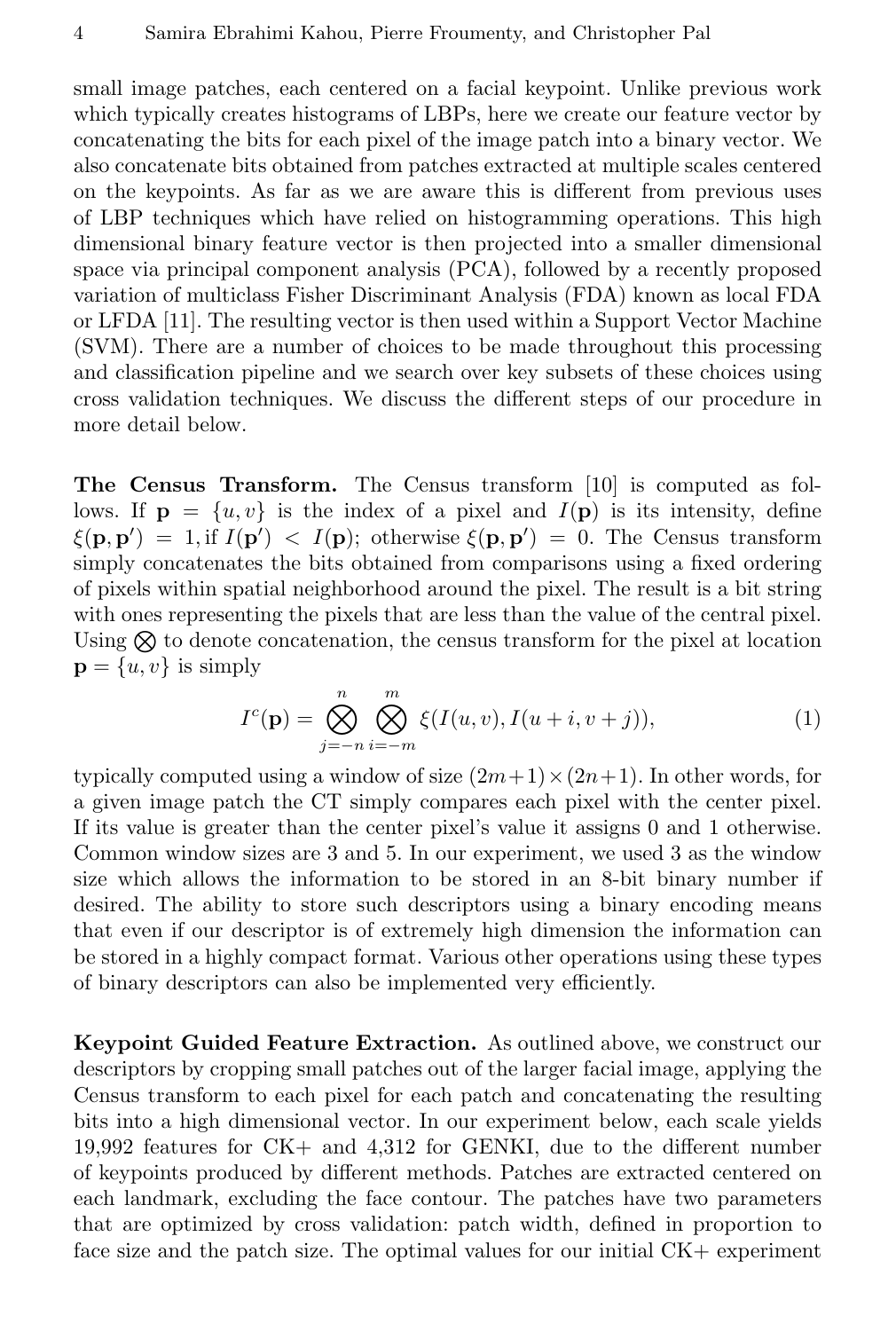for example were 2/5ths of the face size and 9 pixels in width respectively. Each cropped patch is also resized before computing the Census transform allowing us to control both the dimensionality and the size or spatial extent of the patch separately. We will also present experiments where we extend this approach by extracting patches at each keypoint at three different scales. Depending on the experiment this produces about 60k features.

To obtain keypoints there are a variety of automated placement techniques which can be applied depending on the circumstances. For example, the  $CK+$ dataset comes with landmark positions that were estimated by fitting an Active Appearance Model (AAM) [25]. AAMs can yield state of the art performance when labeled keypoints have been provided to train models for each subject of interest. For our first set of experiments we use the landmarks provided with the CK+ data. However, AAMs yield poor performance when per subject training data is unavailable. In many real world situations it is impractical to label keypoints for each subject. For this reason there has been a great deal of recent activity focused towards improving alternative approaches that are not identity dependent. For our second CK+ experiments we use the structured max margin technique of [26]. For GENKI experiments we use the convolution neural network cascade technique in [27].

Dimensionality Reduction. As we shall see in our experimental work, our high dimensional Census feature technique can yield encouraging results on the CK+ evaluation. However, working with such high dimensional vectors can be impractical for many applications. We therefore employ a two phase dimensionality reduction procedure based on an initial projection using PCA followed by LFDA [11]. LFDA obtains a discriminative linear projection matrix through minimizing an objective function of the same form as FDA. The underlying problem is therefore also equivalent to solving a generalized eigenvalue problem. More precisely, a projection matrix M is obtained from

$$
\underset{\mathbf{M}}{\arg \max} \ \text{Tr} \Big\{ (\mathbf{M}^T \mathbf{S}_W \mathbf{M})^{-1} \mathbf{M}^T \mathbf{S}_B \mathbf{M} \Big\},\tag{2}
$$

where there are  $i = 1, ..., n$  feature vectors  $\mathbf{x}_i$  with class labels  $C_i$ , given by  $c = 1, \ldots, n_c$  class indices, and

$$
\mathbf{S}_W = \frac{1}{2} \sum_{i,j=1}^n \mathbf{W}_{i,j} (\mathbf{x}_i - \mathbf{x}_j) (\mathbf{x}_i - \mathbf{x}_j)^T,
$$
\n(3)

which defines a *local* within-class scatter matrix using

$$
\mathbf{W}_{i,j} = \begin{cases} \mathbf{A}_{i,j} & C_i = C_j = c \\ 0 & C_i \neq C_j, \end{cases}
$$
(4)

and a local between-class scatter matrix defined by

$$
\mathbf{S}_{B} = \frac{1}{2} \sum_{i,j=1} \mathbf{B}_{i,j} (\mathbf{x}_{i} - \mathbf{x}_{j}) (\mathbf{x}_{i} - \mathbf{x}_{j})^{T},
$$
\n(5)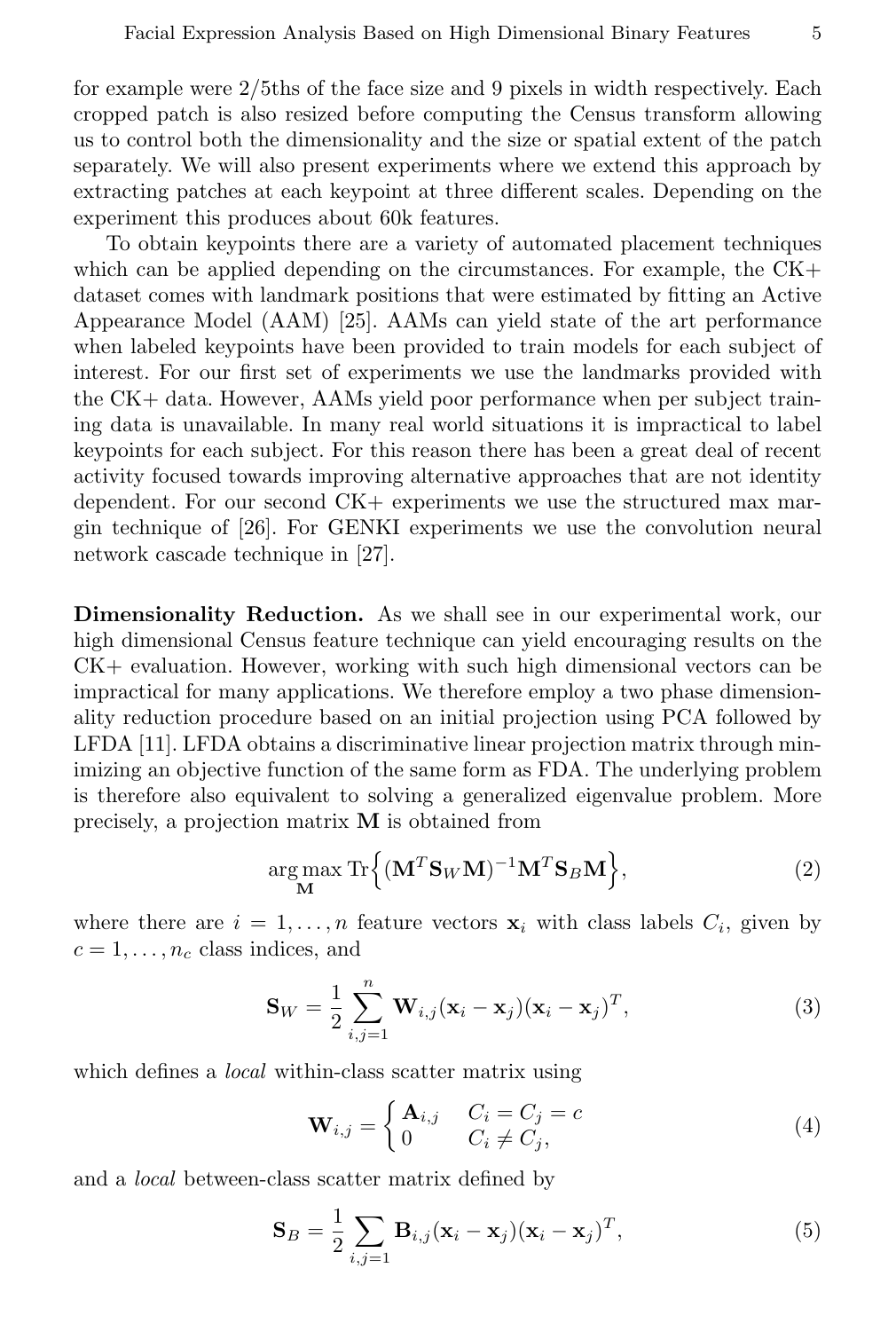where

$$
\mathbf{B}_{i,j} = \begin{cases} \mathbf{A}_{i,j} \left( \frac{1}{n} - \frac{1}{n_c} \right) & C_i = C_j = c \\ \frac{1}{n} & C_i \neq C_j, \end{cases} \tag{6}
$$

and for both types of local scatter matrix one uses an affinity matrix  $\bf{A}$  defined, for example by

$$
\mathbf{A}_{i,j} = \exp(||\mathbf{x}_i - \mathbf{x}_j||^2). \tag{7}
$$

### 3.2 A Deep Convolutional Neural Network Approach

We shall also compare with a deep convolutional neural network approach to expression recognition based on the framework presented in [28] which was used to win the recent ImageNet challenge. The particular architecture we used here for expression recognition is shown in Fig. 1. A similar deep neural network architecture and training approach for expression recognition in the wild was used in [18] to win the recent Emotion Recognition in the Wild Challenge [29] where the goal was to predict expressions in short clips from movies. In [18] the deep network was only trained on the Toronto Face Database TFD [30] - a large set of different standard expression datasets including Cohn-Kanade and a dataset mined from Google image search results [31] containing 35,887 images tagged with the corresponding emotion categories. In contrast for our GENKI experiments here we do not use additional training data.

Since this implementation and architectural variants of it have won a number of competitive challenges we believe the approach is representative of a state of the art deep neural network approach for expression recognition with wild imagery. We therefore use it here to provide a point of comparison for our GENKI experiments.



Fig. 1. The architecture of the convolutional neural network used in our experiments

## 4 Experiments and Results

Here we provide two sets of experiments. First, we present experiments using the standard CK+ evaluation and our high dimensional feature technique. We examine in particular the sensitivity of our approach to keypoint localization quality,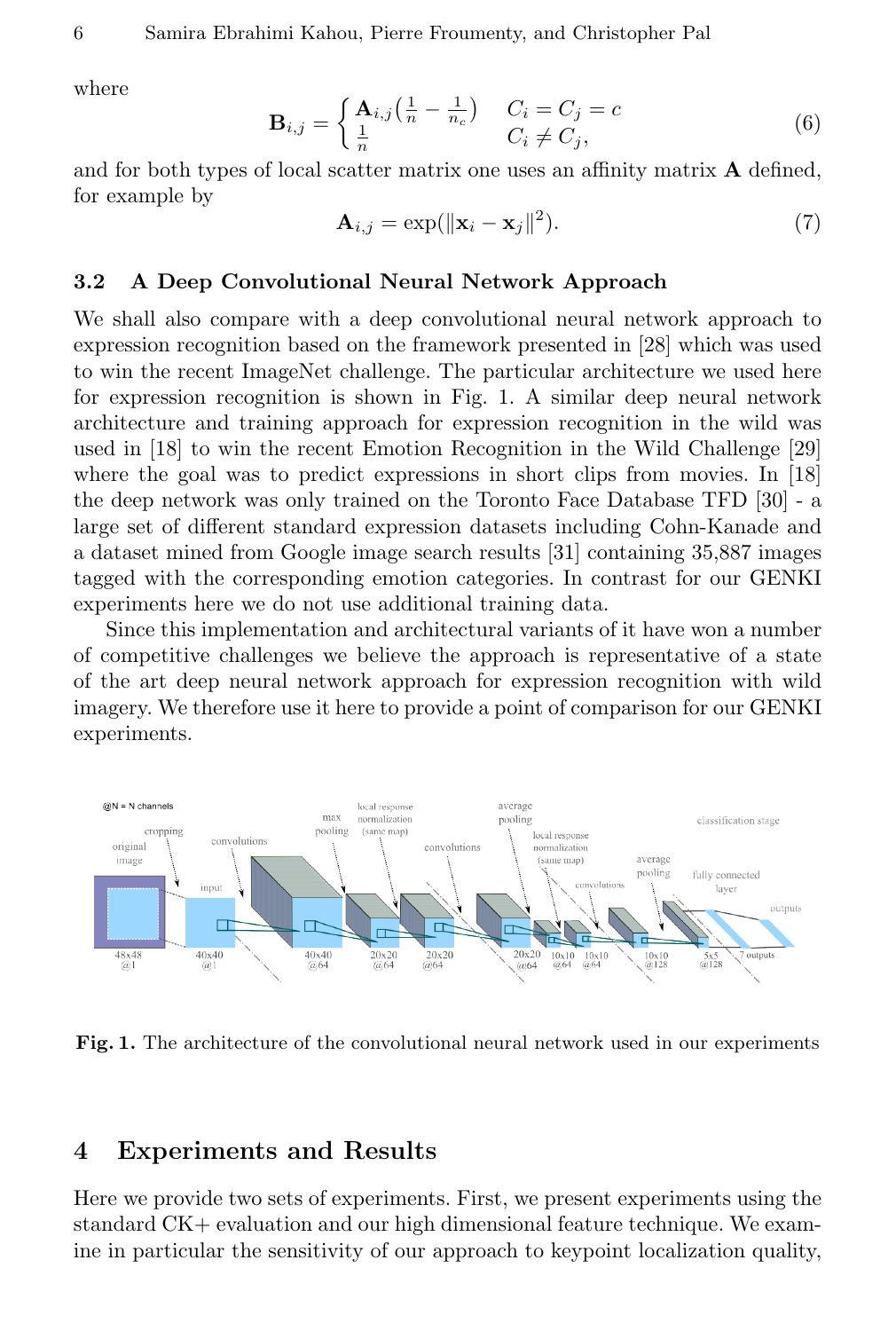the results of which partly motivated the development of the multi-resolution extensions to our basic approach - making it more robust to inaccurate keypoints. We then present results for the smile detection problem using the GENKI-4K dataset, comparing with the deep convolutional neural network approach presented above.

For our last CK+ experiment with noisy keypoints and for our GENKI experiment we apply our full approach in which multi-scale patches are extracted and feature descriptors are reduced in dimensionality using LFDA. The dimensionality reduction is applied on a per patch basis. For PCA we search in the region of dimension reductions that capture 95% of the variance. For LFDA we search in the region of reductions that reduce the final output to 5-20% of the original dimensionality. It is interesting to note that the multi-scale descriptor has about 60k dimensions for our CK+ experiment and is reduced to about 6k dimensions.

#### 4.1 Experiments on CK+

The CK+ database [6, 7] is a widely used benchmark for evaluating emotion recognition techniques. It is perhaps more precise to characterize the emotion recognition task using CK+ as facial expression recognition since the majority of sequences were acted. The evaluation includes image sequences with 6 basic expressions. Each sequence starts with a neutral face and ends with an image showing the most exaggerated variation of a given expression. CK+ has large variation in gender, ages and ethnicity. The database consists of 593 image sequences of 123 different subjects and covers both spontaneous and acted expressions. Only one expression "Happy" is spontaneous and it's because some actors smiled during video recordings. CK+ dataset includes labels for expressions, landmarks and labels for the Facial Action Coding System (FACS). We focus here on the expression recognition task.

We use the  $CK+$  data in our work here to benchmark and evaluate our approach on a standard dataset before tackling data that is of principal interest to our work in which expressions are exhibited by subjects in natural and spontaneous situations. We begin by placing our high dimensional feature technique in context with the state of the art by showing the complete result of Lucey et al.'s top performing SPTS+CAPP technique discussed in more detail in our literature review [7]. To evaluate our technique performance when high precision keypoints are not available we then show the impact of using realistic keypoint predictions from the keypoint predictor in [26].

High Dimensional Binary Feature Vectors. For our first experiment here we created a high dimensional binary vector from densely sampled keypoint locations as discussed in section 3. We give the resulting vector to a linear support vector machine using the implementation in [32]. We perform leave one subject out experiments and optimize hyperparameters using an inner cross validation procedure within the training set. Results are shown in Fig. 2 (right). We are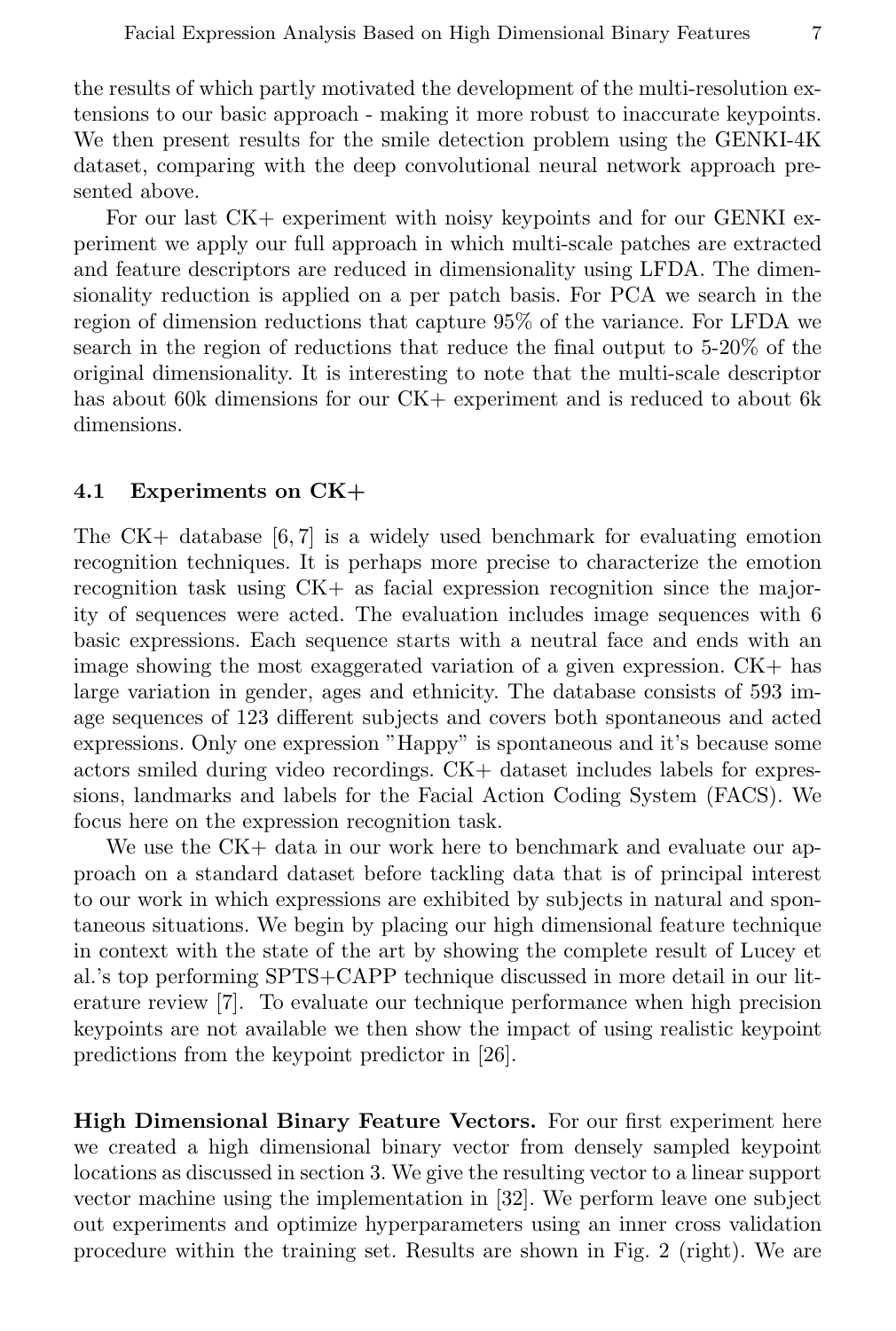aware of no other published result with higher performance. The best result of which we are aware on  $CK+$  also gives an accuracy of  $96\%$  [21]; however, they exclude five subjects from their evaluation.



Fig. 2. (left) A confusion matrix for expression detection from the SPTS  $+$  CAPP result of Lucey et al. [7]. The average per class recognition rate was 83.3%. The matrix is row normalized as in  $[7]$ . (right) The confusion matrix for expression detection on CK+ using our high dimensional binary features. The average per class accuracy is 96.8%. The overall average accuracy is 98.2%. We give the number of examples per class in the column on the right

The Impact of Noisy Keypoints. As we have discussed, in many practical situations it is not possible to obtain highly accurate keypoints such as those possible when using an AAM trained on labeled examples of each subject. For this reason we perform the same experiment above but using the keypoint detector of [26]. As seen in Fig. 3 (left), there is a drop in performance (i.e. 90.0% vs 96.8%), but it is not as dramatic as one might expect due in part to the improved quality for subject independent keypoint predictions afforded by [26].

The Impact of Multiscale Patches. We then evaluated the hypothesis that the use of multiscale patches centered on each keypoint could make the approach more robust to keypoint localization errors. The result of this experiment is shown in Fig. 3 (right). While we cannot recover the original performance, we do see a slight boost in performance over the original single resolution technique.

### 4.2 Smile Detection Experiments

The GENKI-4K dataset [9, 33] consists of 4,000 facial images labelled with pose and smile content. The images are relatively low resolution and in jpeg format.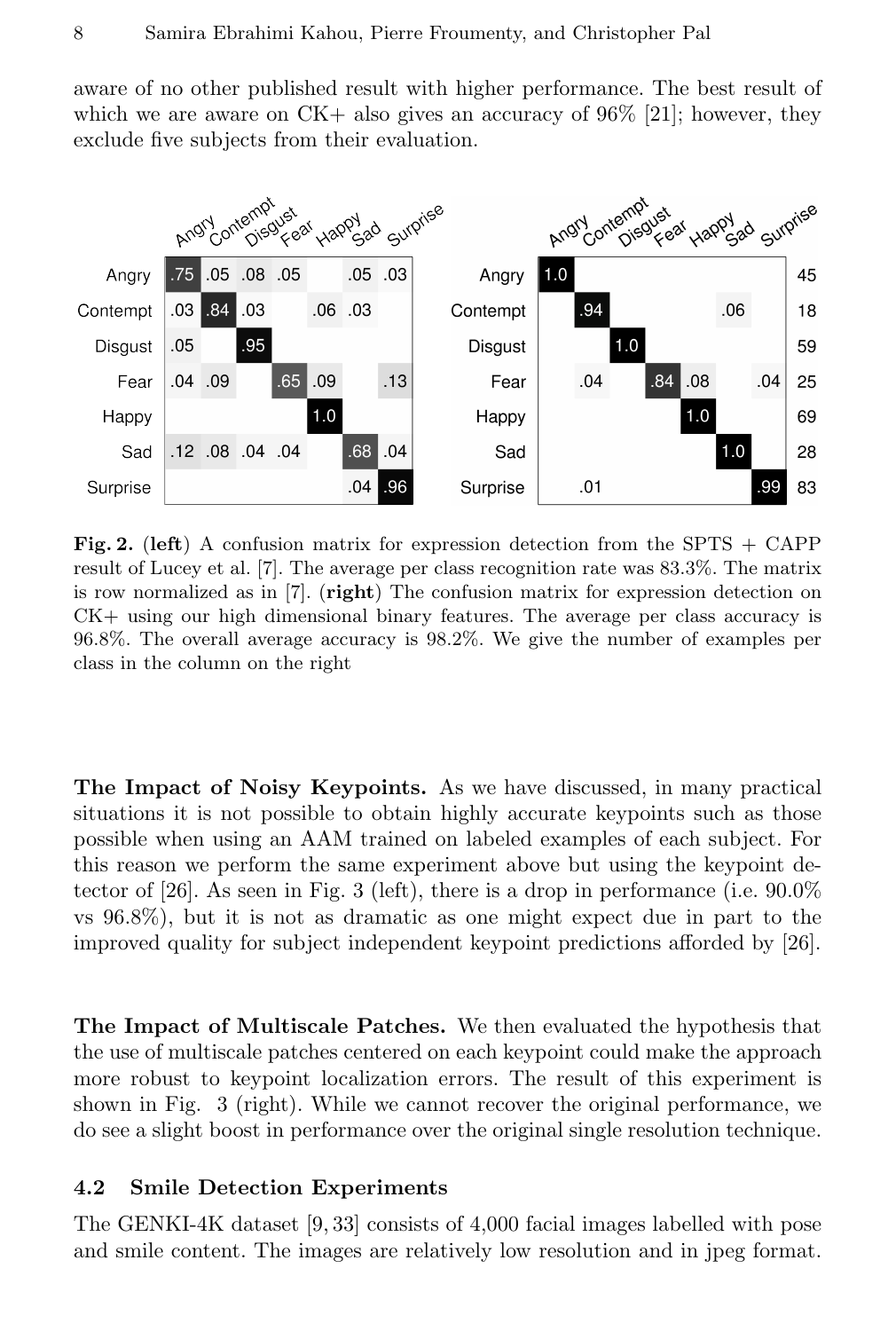

Fig. 3. (left) Confusion matrix for expression detection on  $CK+$  using our high dimensional binary features, but based on less accurate keypoints. The average per class accuracy is  $90.0\%$ . The overall average accuracy is  $93.4\%$ . (right) The average per class accuracy when using our multi-scale strategy increases to 91.3% as does the average accuracy, which increases to 94.5%.

This dataset has large variations in pose, illumination and ethnicity. We extracted faces from the original images using a combination of the opencv's Haar cascade face detection [34] and the convolutional neural network cascade of [27]. Where these detectors failed to detect any face, we just kept the original.

The resolution of imagery in this dataset was such that we were only able to detect a set of 5 keypoints reliably for our high dimensional feature technique. In order to cover the whole face we computed 6 more points located between eyes, mouth corners and the nose. We provide a comparison with the convolutional neural network (Convnet) architecture discussed in section 3.2, which does not rely on keypoints. For both our high dimensional feature technique and our ConvNet experiments we split the dataset into 4 equal folds using the precise splits defined in [24].

For each experiment with the convolutional neural network, we used random cropping with a 4-pixel border for  $48\times48$  images. Also images were flipped horizontally with a probability of 0.5 at each epoch. We explored a number of different preprocessing strategies on grayscale imagery which are summarized in Table 1.

However, from these experiments we found that these preprocessing options did not alter performance in a statistically significant way. We therefore ran a full four fold experiment using grayscale faces with no preprocessing at  $96\times96$ pixel resolution, which yielded 92.97% ±0.71 accuracy.

Using our complete high dimensional feature technique consisting of both the initial feature construction and including the use of multi-resolution patches and the local fisher discriminant analysis step, followed by the application of an SVM with radial basis function kernel for the final classification, we were able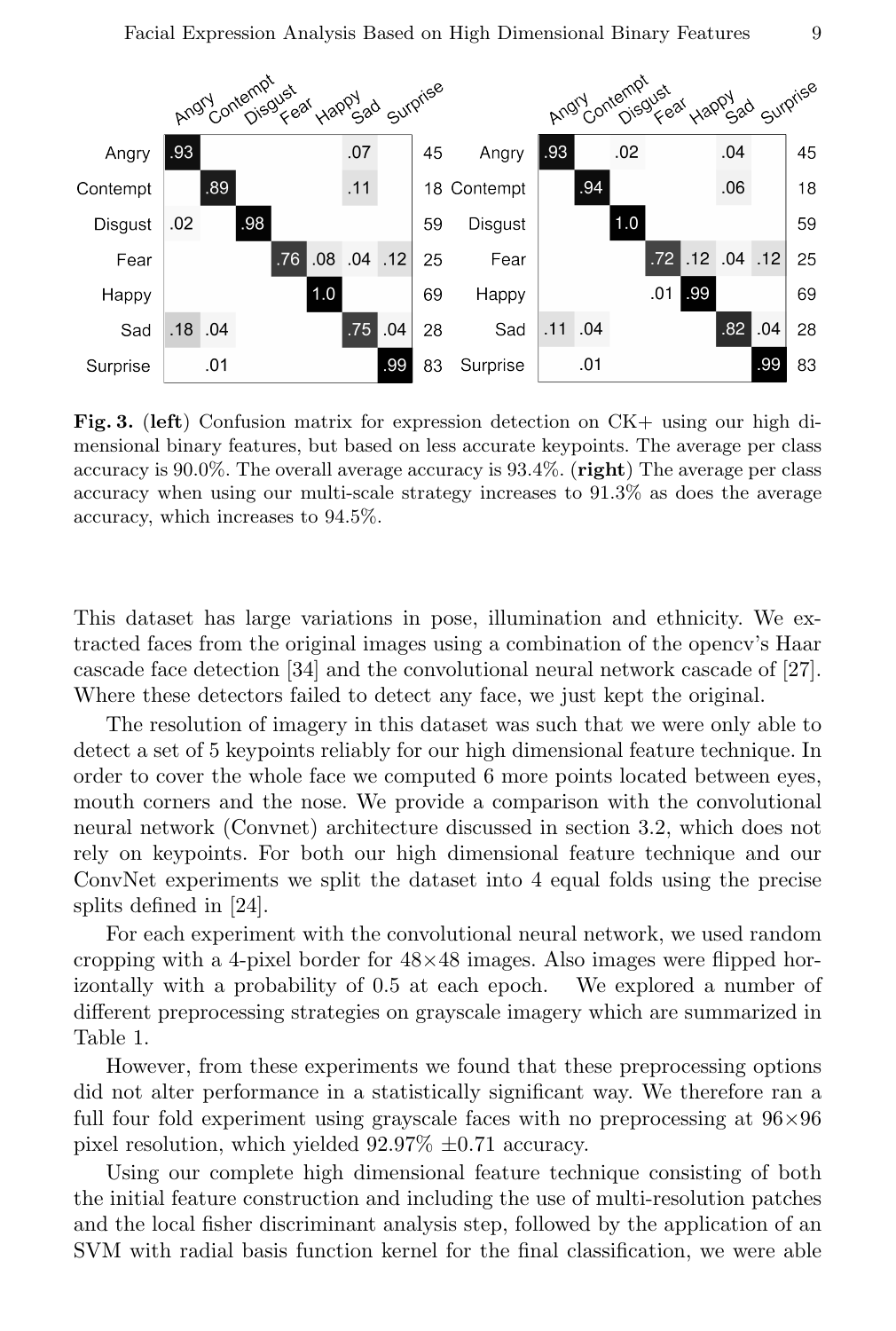| Method                                        |              | Size 1-fold Accuracy $(\%)$ |
|-----------------------------------------------|--------------|-----------------------------|
| No preprocessing                              | $48\times48$ | 91.5                        |
| Isotropic smoothing $[35, 36]$ $48 \times 48$ |              | 91.3                        |
| Histogram equalization                        | $48\times48$ | 91.7                        |

Table 1. Different preprocessing methods for our convolutional neural network approach and their accuracy on a validation fold

to achieve  $93.2\% \pm 0.92$  average accuracy. This is the best stated result of which we are aware.

# 5 Final Conclusions and Discussion

It is important to emphasize that traditionally LBP based techniques have used histogramming operations to create underlying feature representations. In contrast, in our work we do not compute histograms and use bits directly. For example previous work [17] has given an accuracy of 82.38% on CK+ for a traditional LBP approach using histograms computed on grid locations defined by a face bounding box using a boosted SVM classification approach. Since we use LFDA to learn a discriminative reduced dimensionality space, our work thus also blurs the lines between traditional notions of engineered feature representations and learned representations. Since we use LBP-like descriptors defined by keypoint locations, in a sense we also blur the lines between keypoint vs. non-keypoint based representations. We hope that our results here will help motivate further work exploring other alternative approaches using LBP descriptors as underlying input representations.

# Acknowledgments

We thank Yoshua Bengio and Pascal Vincent for helpful discussions. We also thank NSERC and Ubisoft for their support.

# References

- 1. Ojala, T., Pietikäinen, M., Harwood, D.: A comparative study of texture measures with classification based on featured distributions. Pattern recognition  $29(1)$ (1996) 51–59
- 2. Ahonen, T., Hadid, A., Pietikainen, M.: Face description with local binary patterns: Application to face recognition. Pattern Analysis and Machine Intelligence, IEEE Transactions on 28(12) (Dec 2006) 2037–2041
- 3. Chen, D., Cao, X., Wen, F., Sun, J.: Blessing of dimensionality: High-dimensional feature and its efficient compression for face verification. In: Proceedings of the 2013 IEEE Conference on Computer Vision and Pattern Recognition. CVPR '13, Washington, DC, USA, IEEE Computer Society (2013) 3025–3032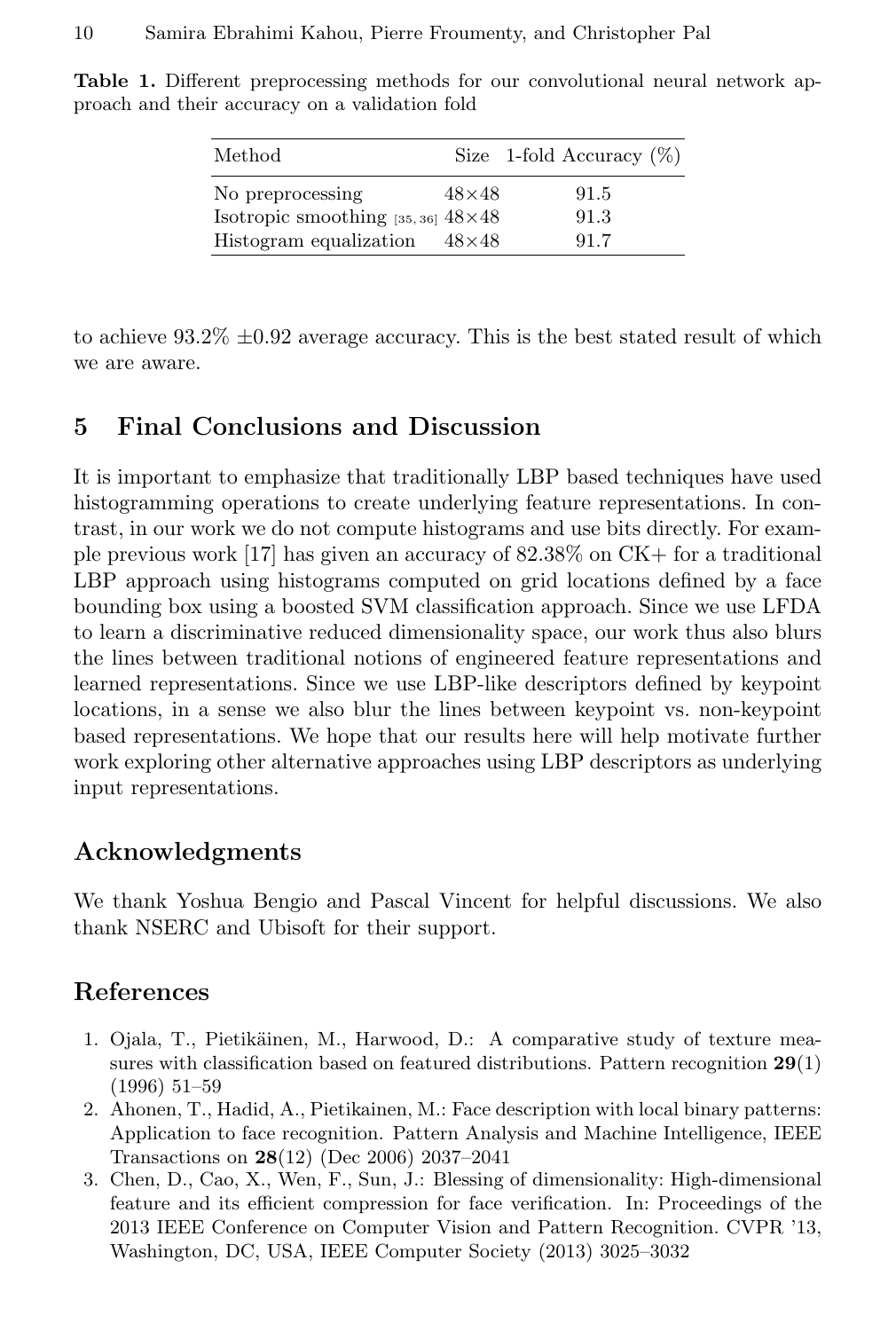- 4. Lu, C., Tang, X.: Surpassing human-level face verification performance on LFW with gaussianface. In: Technical report, arXiv:1404.3840. (2014)
- 5. Sikka, K., Dykstra, K., Sathyanarayana, S., Littlewort, G., Bartlett, M.: Multiple kernel learning for emotion recognition in the wild. In: Proceedings of the 15th ACM on International Conference on Multimodal Interaction. ICMI '13, New York, NY, USA, ACM (2013) 517–524
- 6. Kanade, T., Cohn, J., Tian, Y.: Comprehensive database for facial expression analysis. In: Automatic Face and Gesture Recognition, 2000. Proceedings. Fourth IEEE International Conference on. (2000) 46–53
- 7. Lucey, P., Cohn, J., Kanade, T., Saragih, J., Ambadar, Z., Matthews, I.: The extended cohn-kanade dataset  $(ck+)$ : A complete dataset for action unit and emotionspecified expression. In: Computer Vision and Pattern Recognition Workshops (CVPRW), 2010 IEEE Computer Society Conference on. (2010) 94–101
- 8. Eisert, P., Girod, B.: Analyzing facial expressions for virtual conferencing. IEEE Computer Graphics and Applications (1998) 70–78
- 9. GENKI-4K: http://mplab.ucsd.edu, The MPLab GENKI Database, GENKI-4K Subset
- 10. Zabih, R., Woodfill, J.: Non-parametric local transforms for computing visual correspondence. In: Proceedings of the Third European Conference on Computer Vision (Vol. II). ECCV '94, Secaucus, NJ, USA, Springer-Verlag New York, Inc. (1994) 151–158
- 11. Sugiyama, M.: Dimensionality reduction of multimodal labeled data by local fisher discriminant analysis. The Journal of Machine Learning Research 8 (2007) 1027– 1061
- 12. Dalal, N., Triggs, B.: Histograms of oriented gradients for human detection. In: Computer Vision and Pattern Recognition, 2005. CVPR 2005. IEEE Computer Society Conference on. Volume 1. (June 2005) 886–893 vol. 1
- 13. Lowe, D.: Object recognition from local scale-invariant features. In: Computer Vision, 1999. The Proceedings of the Seventh IEEE International Conference on. Volume 2. (1999) 1150–1157 vol.2
- 14. Shan, C., Gong, S., McOwan, P.W.: Facial expression recognition based on local binary patterns: A comprehensive study. Image Vision Comput. 27(6) (May 2009) 803–816
- 15. Freund, Y., Schapire, R.E.: A decision-theoretic generalization of on-line learning and an application to boosting. In: Proceedings of the Second European Conference on Computational Learning Theory. EuroCOLT '95, London, UK, UK, Springer-Verlag (1995) 23–37
- 16. Dahmane, M., Meunier, J.: Emotion recognition using dynamic grid-based HoG features. In: Automatic Face Gesture Recognition and Workshops (FG 2011), 2011 IEEE International Conference on. (March 2011) 884–888
- 17. Sikka, K., Wu, T., Susskind, J., Bartlett, M.: Exploring bag of words architectures in the facial expression domain. In: Proceedings of the 12th International Conference on Computer Vision - Volume 2. ECCV'12, Berlin, Heidelberg, Springer-Verlag (2012) 250–259
- 18. Kahou, S.E., Pal, C., Bouthillier, X., Froumenty, P., Gülçehre, c., Memisevic, R., Vincent, P., Courville, A., Bengio, Y., Ferrari, R.C., Mirza, M., Jean, S., Carrier, P.L., Dauphin, Y., Boulanger-Lewandowski, N., Aggarwal, A., Zumer, J., Lamblin, P., Raymond, J.P., Desjardins, G., Pascanu, R., Warde-Farley, D., Torabi, A., Sharma, A., Bengio, E., Côté, M., Konda, K.R., Wu, Z.: Combining modality specific deep neural networks for emotion recognition in video. In: Proceedings of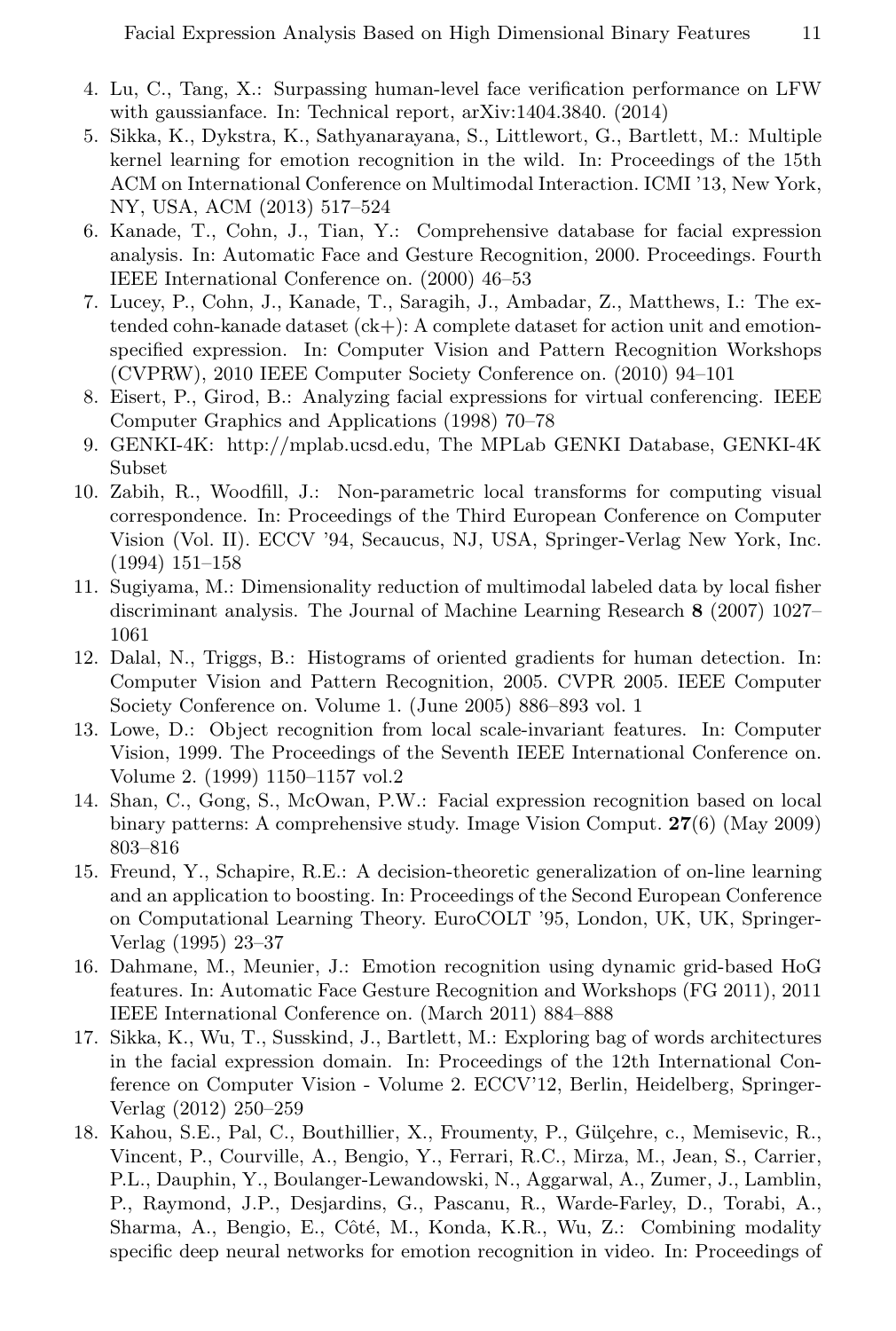the 15th ACM on International Conference on Multimodal Interaction. ICMI '13, New York, NY, USA, ACM (2013) 543–550

- 19. Tang, Y.: Deep learning using support vector machines. CoRR abs/1306.0239 (2013)
- 20. Rifai, S., Bengio, Y., Courville, A., Vincent, P., Mirza, M.: Disentangling factors of variation for facial expression recognition. In: Proceedings of the 12th European Conference on Computer Vision - Volume Part VI. ECCV'12, Berlin, Heidelberg, Springer-Verlag (2012) 808–822
- 21. Jeni, L., Takacs, D., Lorincz, A.: High quality facial expression recognition in video streams using shape related information only. In: Computer Vision Workshops (ICCV Workshops), 2011 IEEE International Conference on. (Nov 2011) 2168– 2174
- 22. Jain, V., Crowley, J.: Smile Detection Using Multi-scale Gaussian Derivatives. In: 12th WSEAS International Conference on Signal Processing, Robotics and Automation, Cambridge, United Kingdom (February 2013)
- 23. Shan, C.: Smile detection by boosting pixel differences. Trans. Img. Proc.  $21(1)$ (January 2012) 431–436
- 24. Liu, M., Li, S., Shan, S., Chen, X.: Enhancing expression recognition in the wild with unlabeled reference data. In: Proceedings of the 11th Asian Conference on Computer Vision - Volume Part II. ACCV'12, Berlin, Heidelberg, Springer-Verlag (2013) 577–588
- 25. Matthews, I., Baker, S.: Active appearance models revisited. International Journal of Computer Vision 60(2) (2004) 135–164
- 26. Zhu, X., Ramanan, D.: Face detection, pose estimation, and landmark localization in the wild. In: Computer Vision and Pattern Recognition (CVPR), 2012 IEEE Conference on. (June 2012) 2879–2886
- 27. Sun, Y., Wang, X., Tang, X.: Deep convolutional network cascade for facial point detection. In: Proceedings of the 2013 IEEE Conference on Computer Vision and Pattern Recognition. CVPR '13, Washington, DC, USA, IEEE Computer Society (2013) 3476–3483
- 28. Krizhevsky, A., Sutskever, I., Hinton, G.: Imagenet classification with deep convolutional neural networks. In: NIPS. (2012) 1106–1114
- 29. Dhall, A., Goecke, R., Joshi, J., Wagner, M., Gedeon, T.: Emotion recognition in the wild challenge 2013. In: ACM ICMI. (2013)
- 30. Susskind, J., Anderson, A., Hinton, G.: The toronto face database. Technical report, UTML TR 2010-001, University of Toronto (2010)
- 31. Carrier, P.L., Courville, A., Goodfellow, I.J., Mirza, M., Bengio, Y.: FER-2013 Face Database. Technical report, 1365, Université de Montréal (2013)
- 32. Chang, C.C., Lin, C.J.: LIBSVM: A library for support vector machines. ACM Transactions on Intelligent Systems and Technology 2 (2011) 27:1–27:27 Software available at http://www.csie.ntu.edu.tw/ cjlin/libsvm.
- 33. Whitehill, J., Littlewort, G., Fasel, I., Bartlett, M., Movellan, J.: Toward practical smile detection. IEEE Transactions on Pattern Analysis and Machine Intelligence 31(11) (2009) 2106–2111
- 34. Viola, P., Jones, M.: Rapid object detection using a boosted cascade of simple features. In: Computer Vision and Pattern Recognition, 2001. CVPR 2001. Proceedings of the 2001 IEEE Computer Society Conference on. Volume 1. (2001) I–511–I–518 vol.1
- 35. Struc, V., Pavešić, N.: Gabor-based kernel partial-least-squares discrimination features for face recognition. Informatica  $20(1)$  (January 2009) 115–138